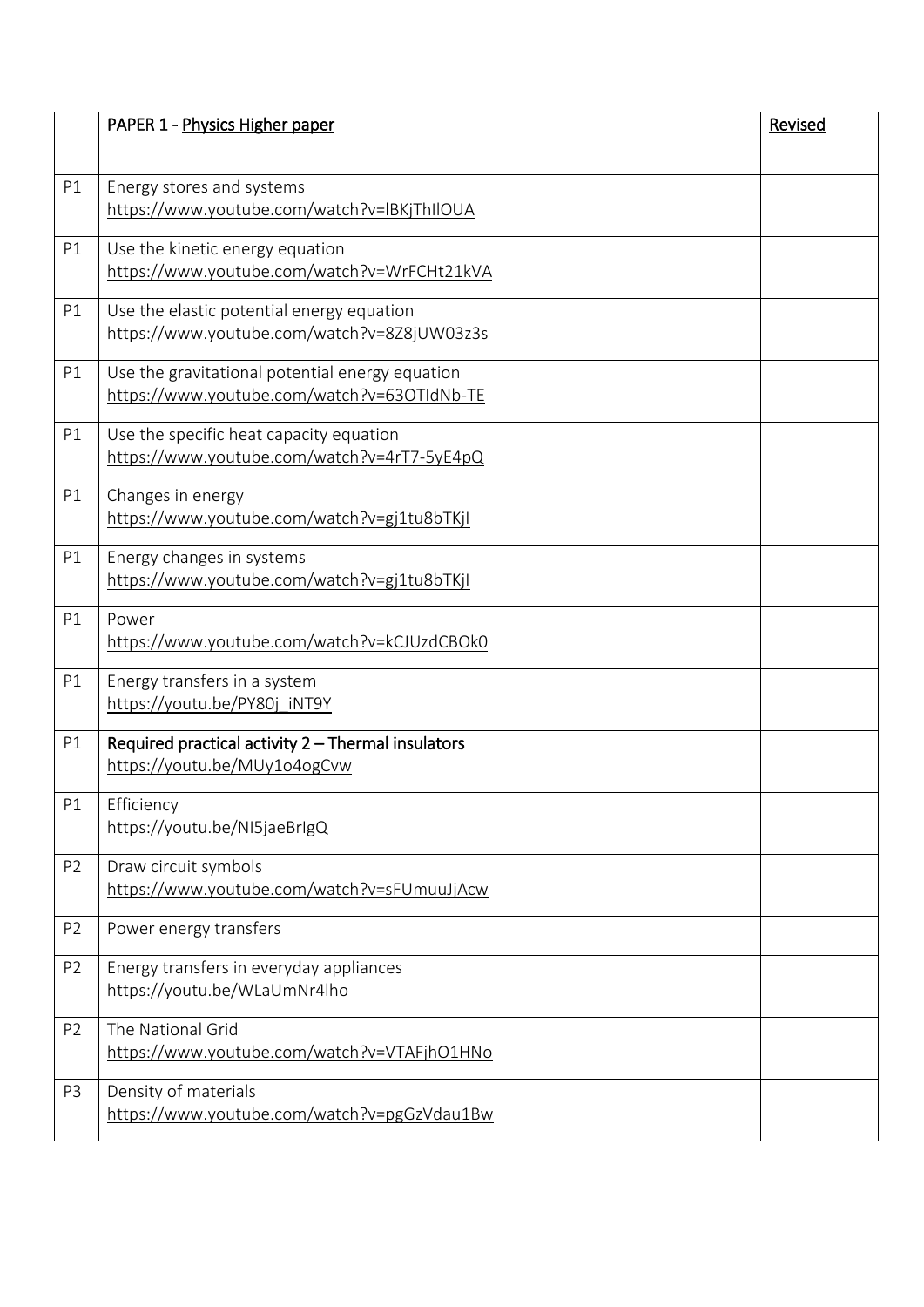| P <sub>3</sub> | Required practical activity 5 - Density                       |  |
|----------------|---------------------------------------------------------------|--|
|                | https://youtu.be/ScXOp8Zph28                                  |  |
|                | https://youtu.be/lvqu6JAbaKc                                  |  |
| P <sub>3</sub> | Changes of state                                              |  |
|                | https://www.youtube.com/watch?v=xYU7RSoOZ0U                   |  |
|                |                                                               |  |
| P <sub>3</sub> | Use the density equation                                      |  |
|                | https://www.youtube.com/watch?v=pgGzVdau1Bw                   |  |
| P3             | Internal energy                                               |  |
|                | https://youtu.be/5WVT5NR0iLA                                  |  |
| P3             | Temperature changes in a system and specific heat capacity    |  |
|                | https://youtu.be/Hs5x0-IU2F4                                  |  |
|                |                                                               |  |
| P3             | Changes of state and specific latent heat                     |  |
|                | https://youtu.be/x7GZ2DXef84                                  |  |
|                | <b>NOT ASSESSED:</b>                                          |  |
|                | Current, potential difference, resistance (V=IR)              |  |
|                | Series and parallel circuits.                                 |  |
|                | Domestic uses and electrical safety                           |  |
|                | Particle model/pressure                                       |  |
|                | Isotopes                                                      |  |
|                | Hazards and uses of alpha/beta/gamma and background radiation |  |
|                | Nuclear fission and fusion                                    |  |
|                |                                                               |  |
|                |                                                               |  |
|                |                                                               |  |
|                |                                                               |  |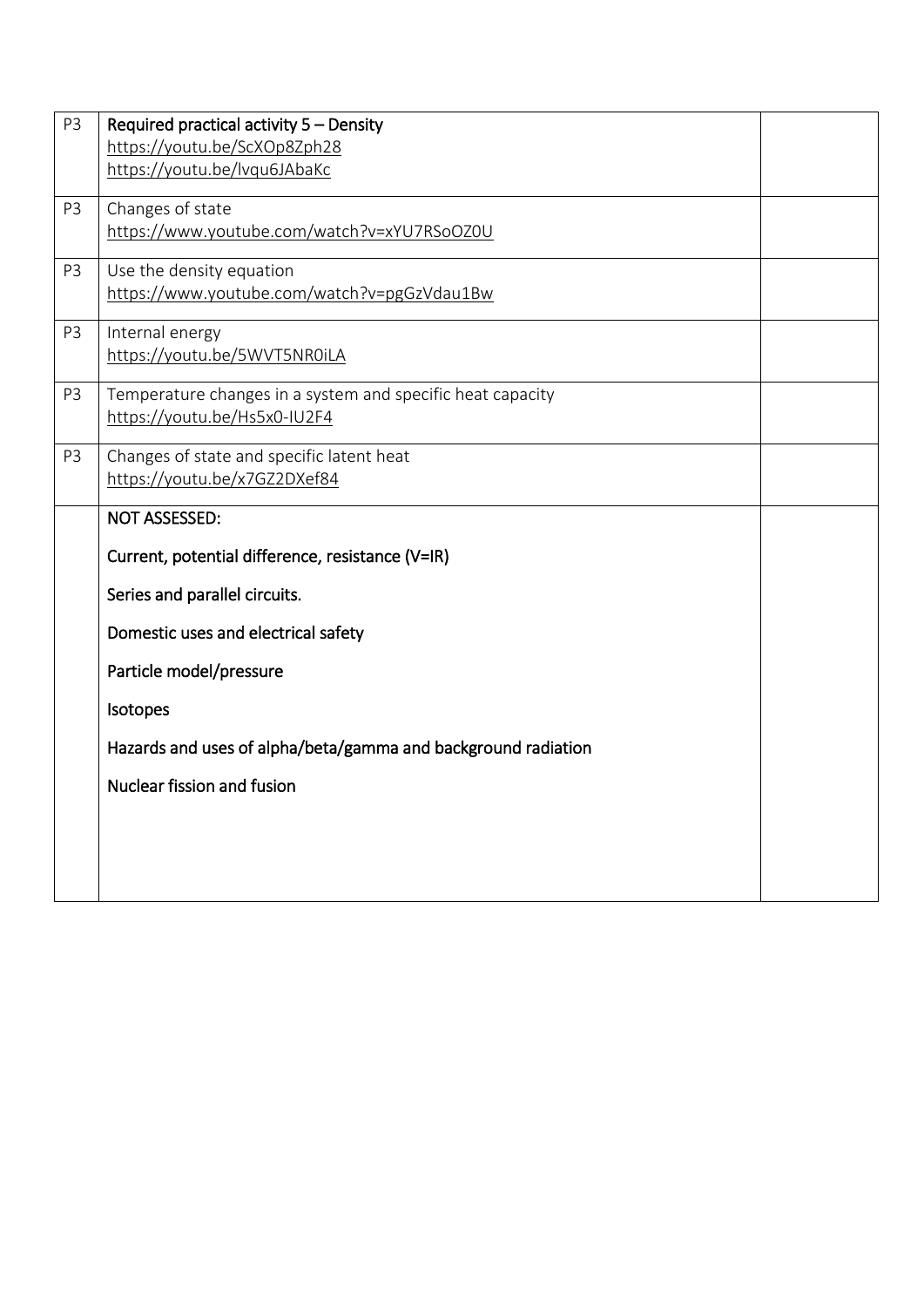|                | PAPER 2 - Physics Higher paper                                                                                            | Revised |
|----------------|---------------------------------------------------------------------------------------------------------------------------|---------|
| P <sub>5</sub> | Scalar and vector quantities<br>https://www.youtube.com/watch?v=P1lSWWUkMdQ<br>https://www.youtube.com/watch?v=U8z8WFhOQY |         |
| P <sub>5</sub> | Contact and non-contact forces<br>https://www.youtube.com/watch?v=WCPTKRaScgE                                             |         |
| P <sub>5</sub> | Gravity and weight<br>https://www.youtube.com/watch?v=W2aBVbcHr k                                                         |         |
| P <sub>5</sub> | <b>Resultant forces</b><br>https://www.youtube.com/watch?v=YGGxf6cp3Lo                                                    |         |
| P <sub>5</sub> | Work done and energy transfer<br>https://youtu.be/PY80j iNT9Y                                                             |         |
| P <sub>5</sub> | Forces and elasticity<br>https://youtu.be/ACDbJ8rsQDo                                                                     |         |
| P <sub>5</sub> | Atmospheric pressure<br>https://youtu.be/s8C2RktZtbM                                                                      |         |
| P <sub>5</sub> | Distance and displacement<br>https://www.youtube.com/watch?v=QaU9jMHh7gE                                                  |         |
| P <sub>5</sub> | Speed<br>https://www.youtube.com/watch?v=M_0FRIX8wIM                                                                      |         |
| P <sub>5</sub> | Velocity<br>https://www.youtube.com/watch?v=rTx-wwRUnec                                                                   |         |
| P <sub>5</sub> | Distance-time graphs<br>https://www.youtube.com/watch?v=RM02SnuJ0MY                                                       |         |
| P <sub>5</sub> | Velocity-time graphs<br>https://www.youtube.com/watch?v=b0VKlpetP9A                                                       |         |
| P <sub>5</sub> | Acceleration<br>https://www.youtube.com/watch?v=Kzx8GBTl5VM                                                               |         |
| P <sub>5</sub> | Momentum is a property of moving objects                                                                                  |         |
| P <sub>5</sub> | Conservation of momentum                                                                                                  |         |
| P <sub>5</sub> | Changes in momentum<br>https://www.youtube.com/watch?v=F8DnNqBhUfQ<br>https://www.youtube.com/watch?v=ZU6rJQTz7FI         |         |